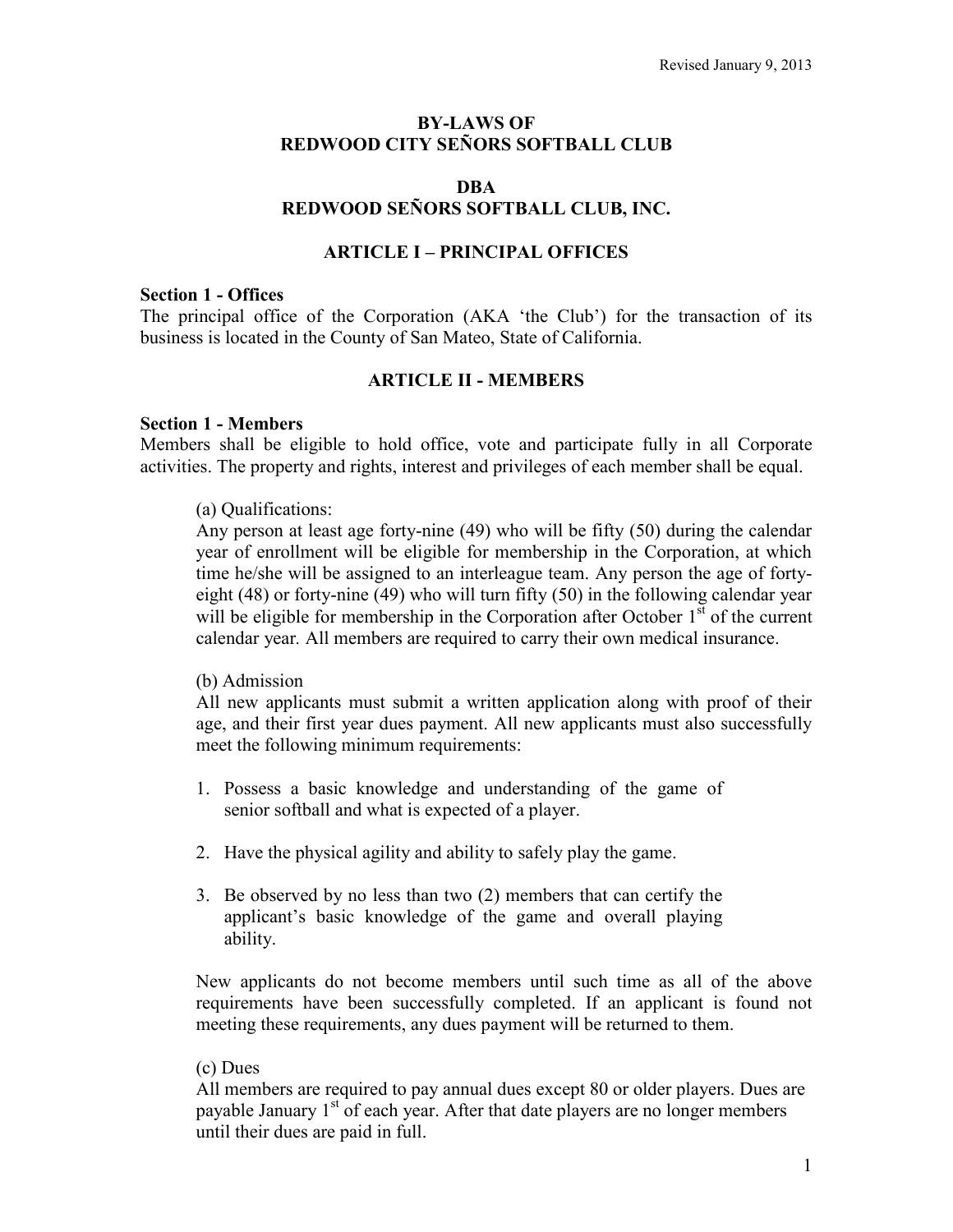## (d) Assessments

All members are subject to the payment of assessments that are adopted by the Board of Directors.

# (e) Termination

Any member may be expelled for good cause from active participation in the affairs of the Club, provided they are given notice of the proceedings against them and an opportunity to be heard in their own defense, and only after a hearing before the Board of Directors. "Good cause," means action or non-action detrimental to the Club.

# (f) Resignation

Any member may resign at any time by sending a written resignation to any member of the Board of Directors.

## **Section 2 - Liability of Members**

No member of this Corporation shall be personally liable for the debts, liabilities or obligations of the Corporation.

# **ARTICLE III - MEETINGS OF MEMBERS**

# **Section 1 - Annual Membership Meeting**

An Annual Membership Meeting shall be held in the month of January each year unless otherwise ordered by the Board of Directors. Notice will be mailed by postal mail or by electronic mail for those members who have notified the Secretary that they have access to electronic mail at least thirty (30) days prior to the meeting.

# **Section 2 - Special Meetings**

Special Meetings shall be called by the President, or if absent or unable to act, by the Vice-President, and held at such times and places as may be ordered by the Board of Directors or by not less than ten (10) percent of the members of the Club. Notice of any Special Meetings shall be given by electronic mail and/or in any manner designated by the Board of Directors, at least two (2) days prior to such meeting.

## **Section 3 - Contents of Notice**

Notice of Annual or Special Meetings of members shall specify the place, day and hour of the meeting and the nature of the business to be transacted.

# **Section 4 - Voting Rights**

Members have equal voting rights in the Club. Each member is entitled to one vote on each matter submitted to a vote of the members. Voting at duly held meeting shall be by voice, by hand*,* or by ballots provided to the membership at the meeting.

# **Section 5 - Quorum**

A quorum at an Annual or Special Meeting, where voting takes place, shall consist of fifteen (15) members present.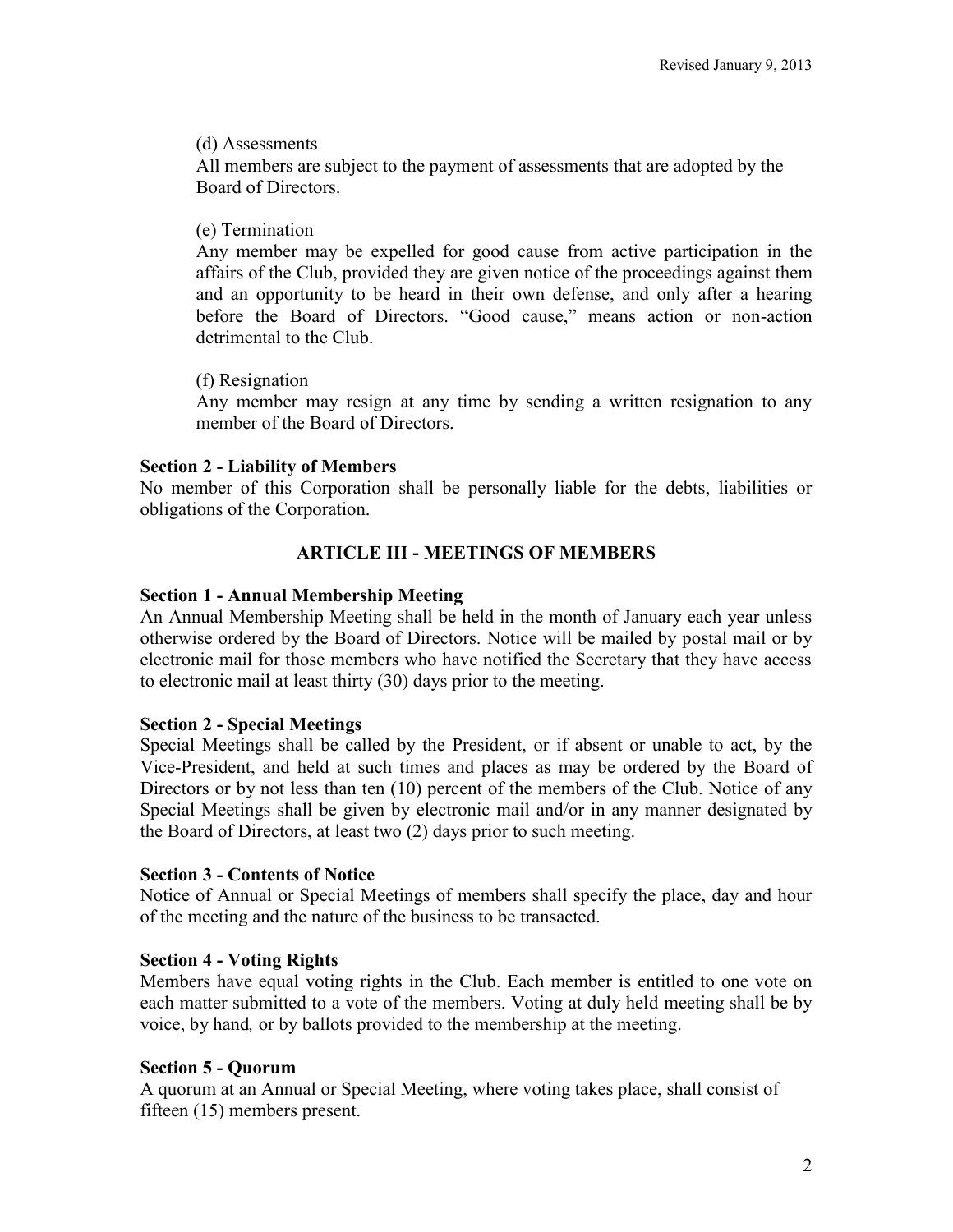## **Section 6 - Adjournment for Lack of Quorum**

In the absence of a quorum, any meeting of the members shall be adjourned by the President. No other business shall be transacted.

## **Section 7 - Conduct of Meetings**

Meetings shall be presided over by the President or, if absent, by the Vice President, or if absent, by a Director chosen by a majority of the members present. The Secretary shall act as Secretary at all meetings of members. If the Secretary is absent, the presiding officer shall appoint another person to act as Secretary of the meeting. Robert's Rules of Order shall govern all meetings held by the Corporation. Such rules may be revised from time to time, insofar as such rules may be inconsistent or in conflict with these By-Laws or with the Articles of Incorporation.

# **ARTICLE IV - DIRECTORS**

## **Section 1 - Number of Directors**

The authorized number of Directors shall be nine (9).

## **Section 2 - Qualifications**

Any member is eligible to be elected a Director of the Corporation.

## **Section 3 - Election and Term**

(a) Directors shall be elected at the January Annual Membership Meeting. If such annual meeting is not held, or if Directors are not elected thereat, the Directors may be elected at any Special Meeting of the members held for that purpose.

(b) The term of office shall be one year, beginning at the January Annual Membership Meeting of the year in which Directors are elected.

(c) There will be a total of nine (9) Directors elected by the membership. All Directors shall hold their office until their respective successors are elected. Once elected to the Board of Directors, those so elected will then determine by simple majority vote who will occupy the positions of President, Vice President, Treasurer, and Secretary, with the remaining five (5) being General Directors.

## **Section 4 - Removal of Officers**

Any Director may be removed from office for good cause at any time by a vote of a majority of the members of the Board. 'Good cause' means any action or non-action detrimental to the Club. If any or all Director(s) are so removed, new Director(s) may be elected at the same meeting and shall hold office for the remainder of the terms of the removed Director(s). If a new Director(s) is not elected at such meeting, the vacancy created by the removal shall be filled as provided in Article IV, Section 3 (a).

## **Section 5 - Resignation**

Any Director may resign at any time by giving a written notice to the President or Secretary of the Club. Such resignation shall take effect at the time specified therein, and, unless otherwise specified therein, the acceptance of such resignation shall not be necessary to make it effective.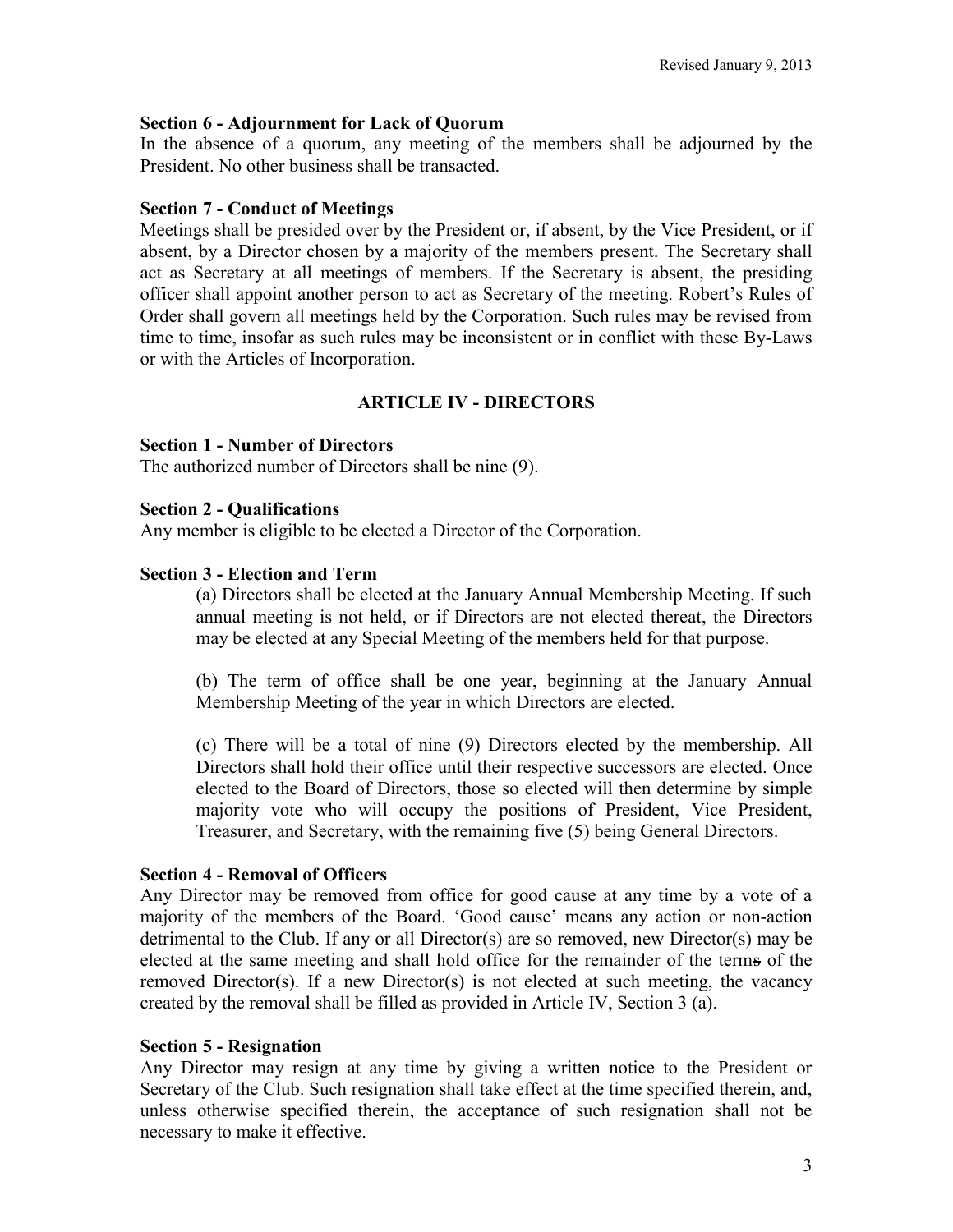## **Section 6 - Vacancies**

- (a) In case of a vacancy in the office of President, the Vice President shall assume the responsibilities of that office. Should a vacancy occur in the office of Vice President, Treasurer, Secretary or Director, the Board of Directors shall appoint a successor to serve the unexpired term.
- (b) A person appointed Director to fill a vacancy shall hold office for the unexpired term of their predecessor or until their death, resignation, disability, or until his removal as provided for in these By-Laws, whichever occurs first.

## **Section 7 - Compensation**

Directors shall receive no compensation for their services, except that they may be reimbursed for their actual and necessary expenses incurred in the conduct of the business of the Corporation. Such expenses are subject to prior approval by a majority of the Board of Directors.

## **Section 8 – Board Meetings**

#### (a) Time

Board Meetings shall be held monthly, at a date, time and place as may be designated by the Board of Directors.

#### (b) Notice of Meetings

Notice shall not be necessary for regularly scheduled Board Meetings.

## (c) Quorum

A majority of the Directors shall constitute a quorum for the transaction of business.

## (d) Quorum Action as Board Action

Every act or decision made by the Board at which there is a quorum present and at which there is a vote of at least a majority in favor of, is an act of the Board of **Directors** 

## (e) Conduct of Meetings

Except as otherwise expressly provided by law, no business shall be considered by the Board at any meeting at which a quorum is not present and the only motion which the presiding officer shall entertain at such meeting is the motion to adjourn.

## (f) Ad Hoc Meeting

Any action required to be taken at a meeting of the Board of Directors may be taken by telephone and/or electronic mail without a face to face meeting. Minutes will be taken of said meeting.

## (g) Robert's Rules of Order

All Board of Directors meetings shall be governed by the Robert's Rules of Order, as such rules may be revised from time to time, insofar as such rules are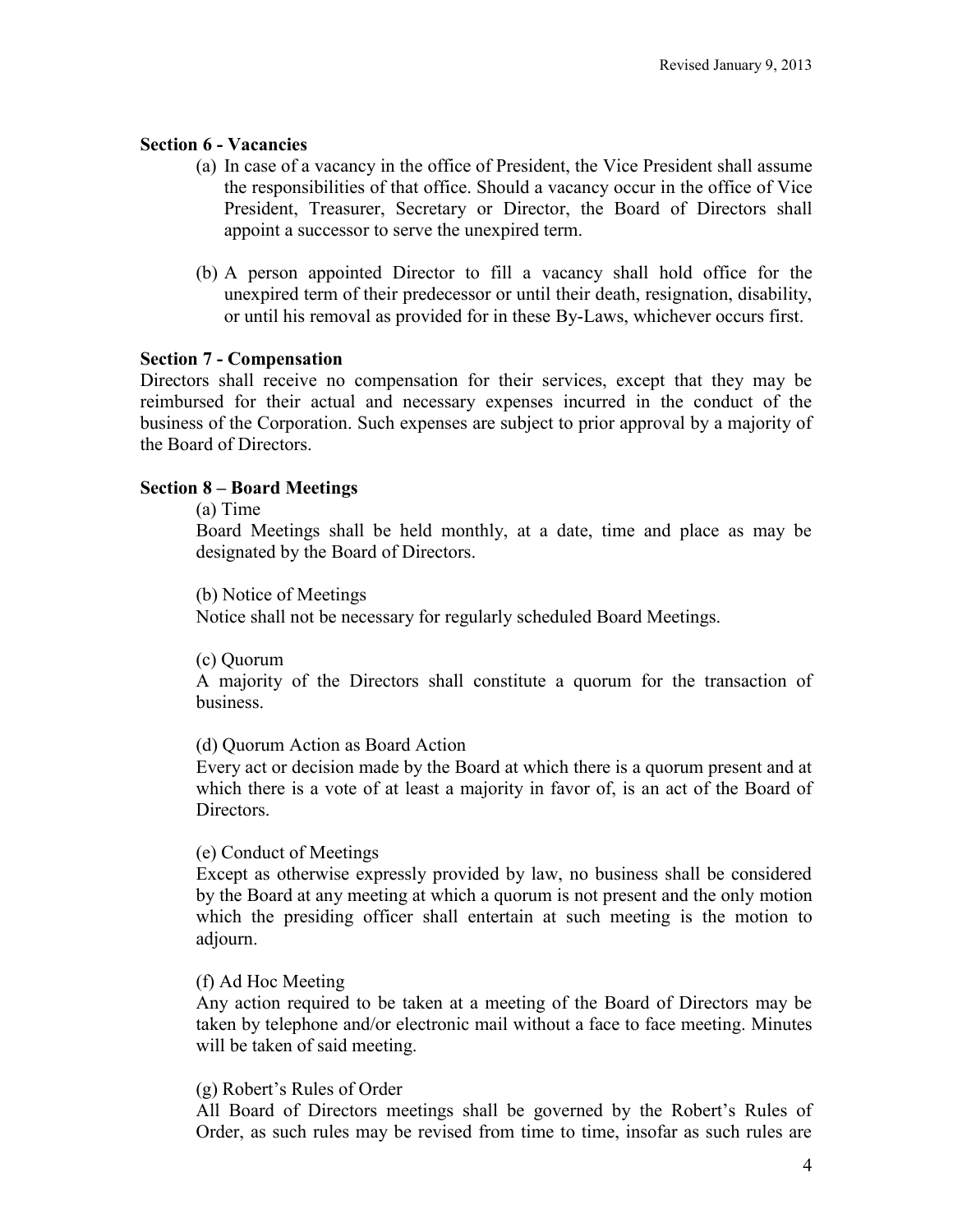not inconsistent or in conflict with these By-Laws, with the Articles of Incorporation, or with the law.

## **ARTICLE V - OFFICERS**

## **Section 1 – President**

The President shall:

(a) Be the Chief Executive Officer of the Club and shall in general, be subject to the Board of Directors, and supervise and control all of the business and affairs of the Club.

(b) Perform all duties incident to the office and such other duties as may be required by law, by the Articles of Incorporation of the Club, by these By-Laws, or which may be prescribed from time to time by the Board of Directors.

(c) Preside at all meetings of the members and meetings of the Board of Directors.

(d) Serve as ex-officio member at all committee meetings.

(e) Appoint Chairmen of committees or Commissioners to perform such functions as shall be designated from time to time by the Board of Directors.

## **Section 2 – Vice President**

The Vice President shall:

- (a) In the absence of the President, perform all the duties of the President and, when so acting, have the powers of, and be subject to the restrictions on the President.
- (b) Assume such other duties as from time to time may be assigned by the Board of Directors.

## **Section 3 - Secretary**

The Secretary shall:

- (a) Prepare the minutes of the meetings of the members and the Board of Directors meetings.
- (b) Prepare and keep a roster of the members and call the roll when requested.
- (c) See that all notices are duly given in accordance with the provisions of these By-Laws or as required by law.
- (d) Be custodian of the records.
- (e) Keep on file the Articles of Incorporation, By-Laws, and minutes of meetings.
- (f) Conduct correspondence of the Corporation except as otherwise provided. This includes the posting of approved minutes, By-Laws, and other Board actions to the Club website within 10 days of the activity.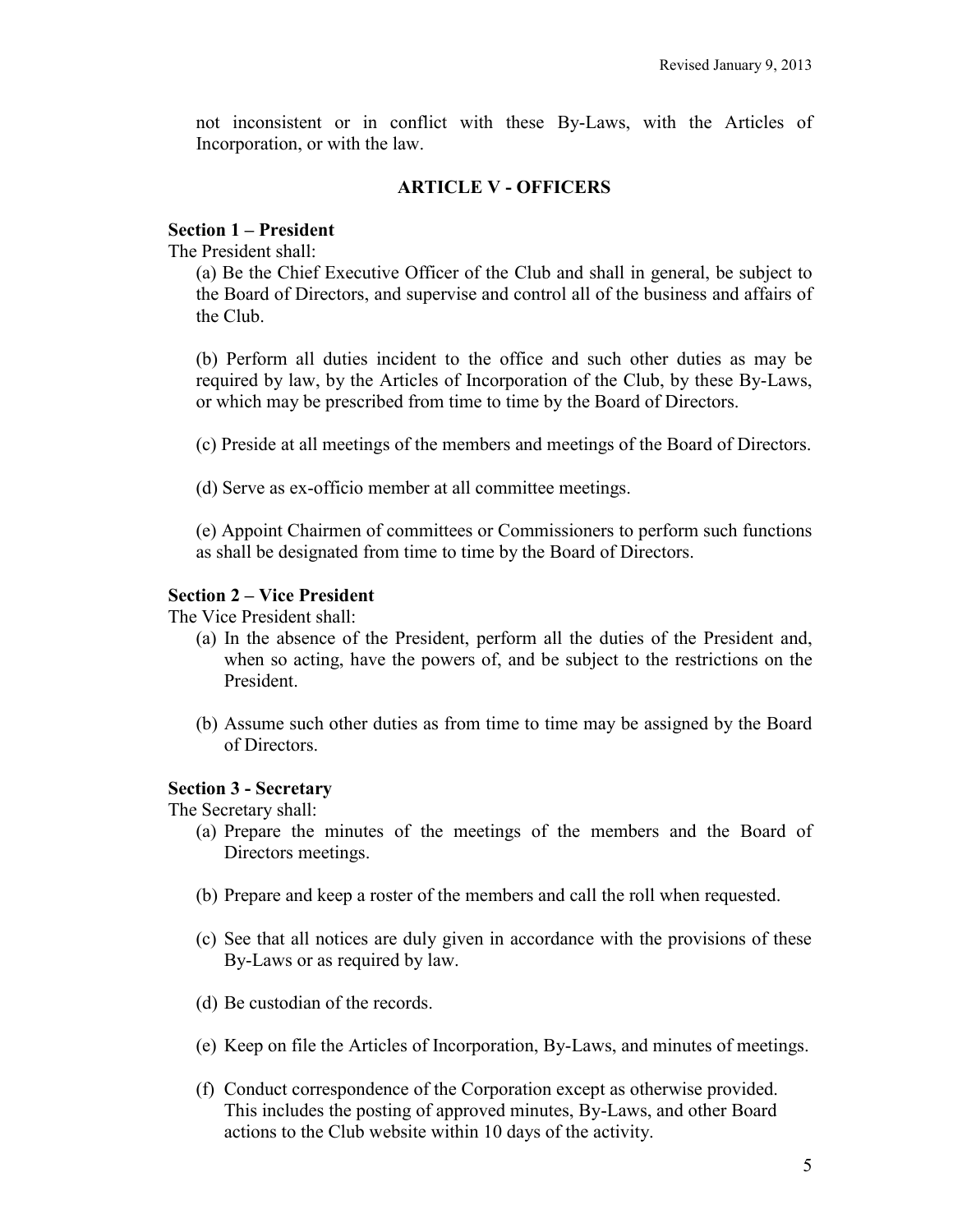(g) In general, perform all duties incident to the office of Secretary and such other duties as may be assigned from time to time by the Board of Directors.

## **Section 4 – Treasurer**

The Treasurer shall:

- (a) Collect the dues and assessments.
- (b) Be the custodian of the monies of the Corporation.
- (c) Deposit all monies of the Corporation in a bank designated by the Board of Directors.
- (d) Disburse such funds as may be ordered by the Board.
- (e) Render upon request to the President or the Board, statements of the financial condition of the Corporation.
- (f) Keep and maintain an adequate and correct book of account showing the receipts and disbursements of the Corporation and an account of the cash and other assets.
- (g) Keep such books of account open to inspection by a Director or member at all reasonable times.
- (h) Ensure all books are audited when mandated by the Board.
- (i) In general, perform all duties incident to the office of the Treasurer and such other duties as may be required by law, by the Articles of Incorporation, or by these By-Laws, or which may be assigned from time to time by the Board of **Directors**

## **ARTICLE VI – COMMITTEES / COMMISSIONERS**

#### **Section 1 – Committees/Commissioners**

The Corporation shall have Committees and Commissioners, to perform such functions as shall be designated from time to time by the Board of Directors. All Committee and Commissioner actions are subject to review by the Board of Directors.

## **ARTICLE VII - MISCELLANEOUS PROVISIONS**

#### **Section 1 - Execution of Instruments**

The Board of Directors, except as otherwise provided in these By-Laws, may by resolution authorize any officer or member of the Corporation to enter into any contract or execute and deliver any instrument in the name of and on behalf of the Corporation, and such authority may be general or confined to specific instances.